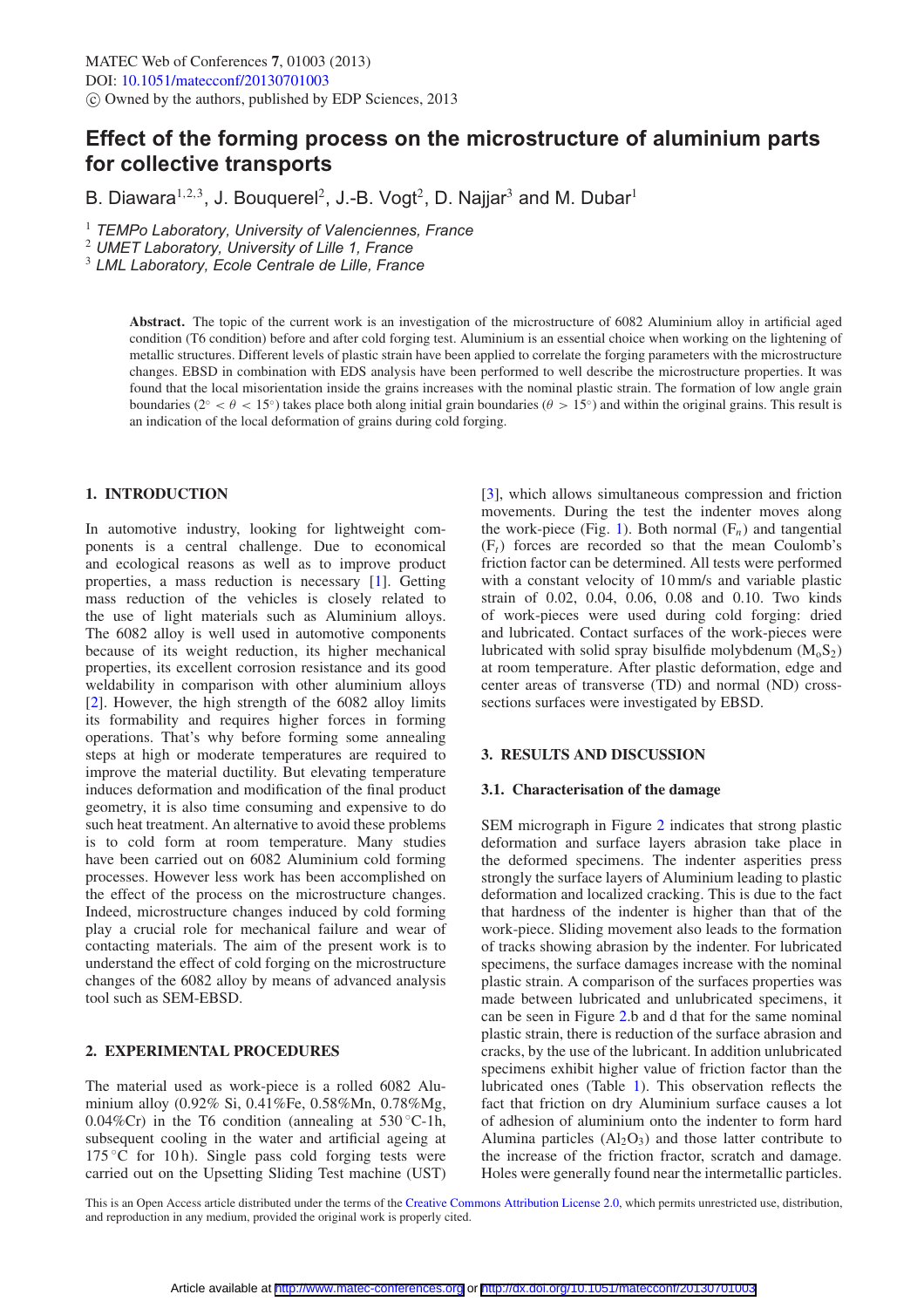<span id="page-1-2"></span><span id="page-1-0"></span>**Table 1.** Friction factor of 6082 aluminium with a nominal plastic strain of 0.06.



<span id="page-1-1"></span>Figure 1. Schematic illustration of the Upsetting Sliding Test [\[3](#page-2-2)].



**Figure 2.** SEM micrographs of 6082 aluminium at different plastic strain: a) 0%; b) lubricated and strained at 0.06; c) lubricated and strained at 0.08; d) unlubricated and strained at 0.06.

This suggests that intermetallic particles can be source of holes which could grow by plastic deformation until final coalescence.

## **3.2. In-depth microstructure analysis by SEM-EBSD**

Figure [3](#page-1-3) illustrates the evolution of the grain boundaries as a function of the applied plastic strain. The formation of Low Angle Grain Boundaries (LAGB) was mainly observed for the deformed samples and their densities increase with magnitude of the plastic strain. Several authors have reported that intra-granular misorientations are indicative of dislocation structures which have accumulated during deformation. The Kernel Average Misorientation (KAM) [\[4](#page-2-3)] distribution of the deformed specimens presented in Figure [4](#page-1-4) globally shows a shift to the higher values and provides a large dispersion which



<span id="page-1-4"></span><span id="page-1-3"></span>**Figure 3.** Evolution of the grain boundaries density during cold deformation.





<span id="page-1-5"></span>**Figure 5.** Lubrication effect of the cold forging – KAM ditributions.

corresponds to the widespread of the misorientation. The lubrication effect on the cold forming is also observed. Indeed, KAM values of the unlubricated specimen are higher than those of the lubricated (Fig. [5\)](#page-1-5). This is likely due to the fact that lubrication reduces the friction of the indenter on the specimen.

### **CONCLUSIONS**

The current work describes the microstructure changes of 6082 Aluminium alloy during cold forging by using different magnitude of plastic strain. The microstructural evolution of the material showed a strong dependency on the applied strain. The increase of the strain affects the local misorientation of the grains as shown through the LAGB and KAM maps **obtained by SEM-EBSD.** The lubrication effect on the cold forging was also studied. Here, the use of bisulfide molybdenum as lubricant was effective to reduce surface damage and the friction factor. The main surface damages which were observed in the 6082 aluminum alloy were cracks, abrasion, holes, broken particles and plastic deformation.

The present research work has been supported by International Campus on Safety and Intermodality in Transportation (CISIT),